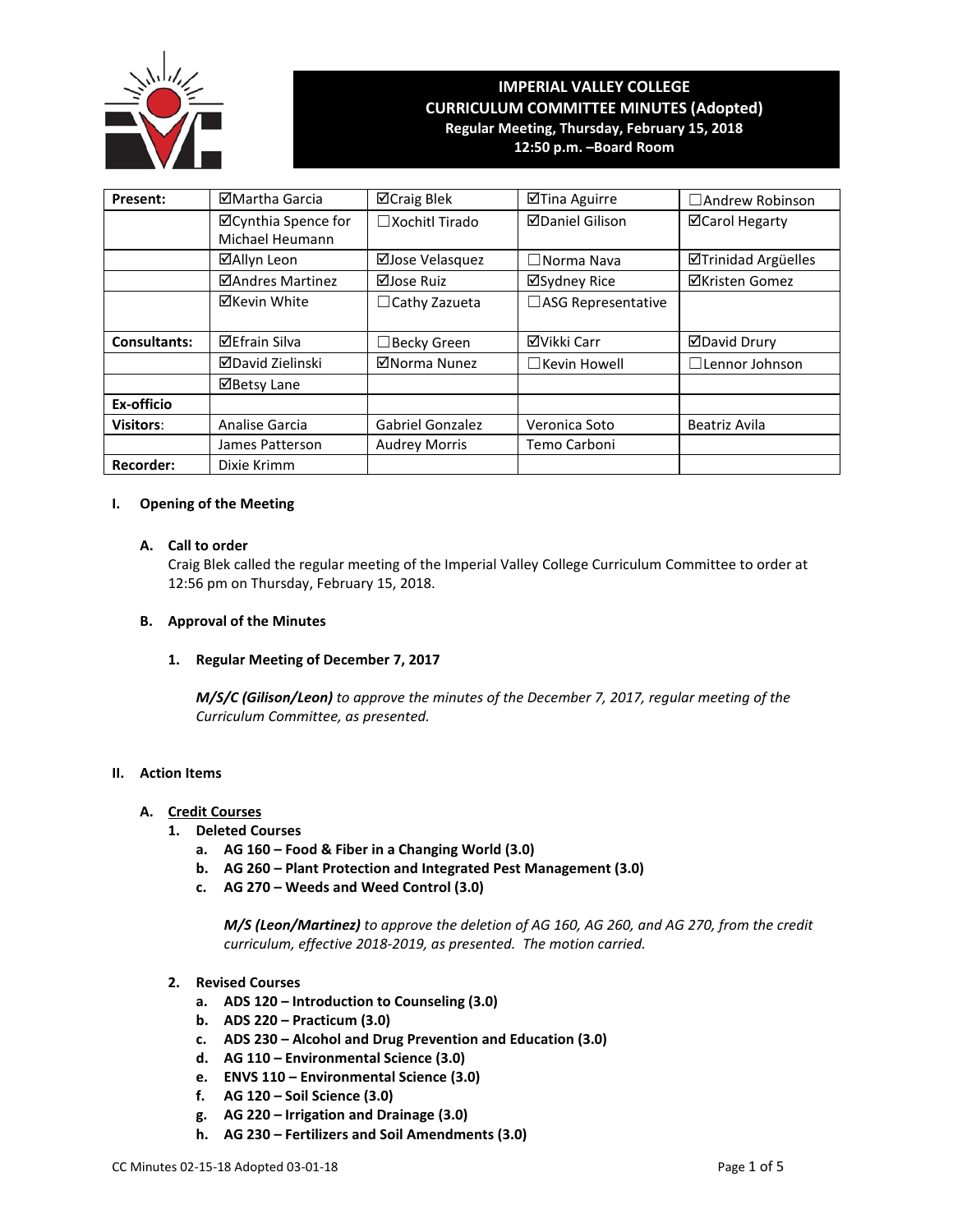- **i. AJ 100 – Introduction to the Administration of Justice (3.0)**
- **j. AJ 102 – Concepts of Criminal Law (3.0)**
- **k. AJ 104 – Legal Aspects of Evidence (3.0)**
- **l. AJ 106 – Principles and Procedures of the Justice System (3.0)**
- **m. AJ 110 – Law Enforcement Community Relations (3.0)**
- **n. AJ 121 – Law Enforcement Field Operations (3.0)**
- **o. AJ 222 – Criminal Investigation (3.0)**
- **p. AJ 223 – Juvenile Control (3.0)**
- **q. AJ 224 – Criminology (3.0)**
- **r. SOC 224 – Criminology (3.0)**
- **s. ANTH 120 – Introduction to Archaeology (3.0)**
- **t. ART 106 – Women Artists (3.0)**
- **u. ART 124 – Painting I (3.0)**
- **v. ART 170 – Photography – Beginning (3.0)**
- **w. ART 226 – Painting IV (3.0)**
- **x. ART 270 – Photography – Intermediate (3.0)**
- **y. AU T 120 – Automotive Machine Shop (4.0)**
- **z. AU T 122 – High Performance Engine Blueprinting I (4.0)**
- **aa. AU T 135 – Automotive Techniques and Applications (3.0)**
- **bb. AU T 235 – Automotive Electrical/Electronic Instruments (3.0)**
- **cc. BIOL 120 – General Zoology I (4.0)**
- **dd. BIOL 122 – General Zoology II (4.0)**
- **ee. BLDC 115 – Energy Fundamentals (3.0)**
- **ff. BLDC 130 – Carpentry Layout and Framing (4.0)**
- **gg. BLDC 135 – Residential Plumbing Applications (3.0)**
- **hh. BLDC 140 – Building Construction Methods and Materials (3.0)**
- **ii. BLDC 145 – Concrete Formwork, Layout, and Setting (3.0)**
- **jj. BLDC 150 – Carpentry Methods, Materials, and Tools (4.0)**
- **kk. BLDC 155 – Solar Thermal and Water Efficiency (3.0)**
- **ll. BLDC 165 – Concrete Materials, Methods, and Tools (4.0)**
- **mm. BLDC 170 – Essentials of Efficient Green Construction (3.0)**
- **nn. BLDC 175 – Home Performance Retrofits (3.0)**
- **oo. BLDC 180 – Building Planning and Cost Estimation (3.0)**
- **pp. BLDC 185 – Concrete Footings, Flatwork, and Detail Work (4.0)**
- **qq. BLDC 190 – Carpentry Trim and Detail Work (3.0)**
- **rr. BUS 061 – Business English (3.0)**
- **ss. BUS 132 – Business Management (3.0)**
- **tt. BUS 156 – Keyboarding: Speed and Accuracy (3.0)**
- **uu. BUS 164 – Microsoft Word for the Workplace (3.0)**
- **vv. BUS 172 – Office Procedures for the Workplace (3.0)**
- **ww.BUS 180 – Microsoft Office Suite for the Workplace (4.0)**
- **xx. BUS 210 – Principles of Financial Accounting (4.0)**
- **yy. COMM 100 – Oral Communication (3.0)**
- **zz. COMM 130 – Small Group Communication (3.0)**
- **aaa. COMM 150 – Intercultural Communication (3.0)**
- **bbb. COMM 180 – Argumentation and Debate (3.0)**
- **ccc. CIS 102 – Computer Applications Laboratory (1.0)**
- **ddd. CIS 137 – Web Development Tools (3.0)**
- **eee. CIS 149 – Computer Graphics – Photoshop (3.0)**
- **fff. CIS 150 – Computer Graphics – Illustrator (3.0)**
- **ggg. CIS 160 – CISCO IT Essentials: Hardware and Software (4.0)**
- **hhh. CIS 163 – Cisco CCNA Discovery 2: Routing and Switching Essentials (4.0)**
- **iii. CIS 202 – Programming in Visual Basic (3.0)**
- **jjj. CIS 210 – Programming in C++ (3.0)**
- **kkk. CIS 212 – Web Development Programming (3.0)**
- **lll. CIS 214 – PHP Fundamentals for Web Development (3.0)**
- **mmm. CS 170 – Introduction to Unix/Linux (3.0)**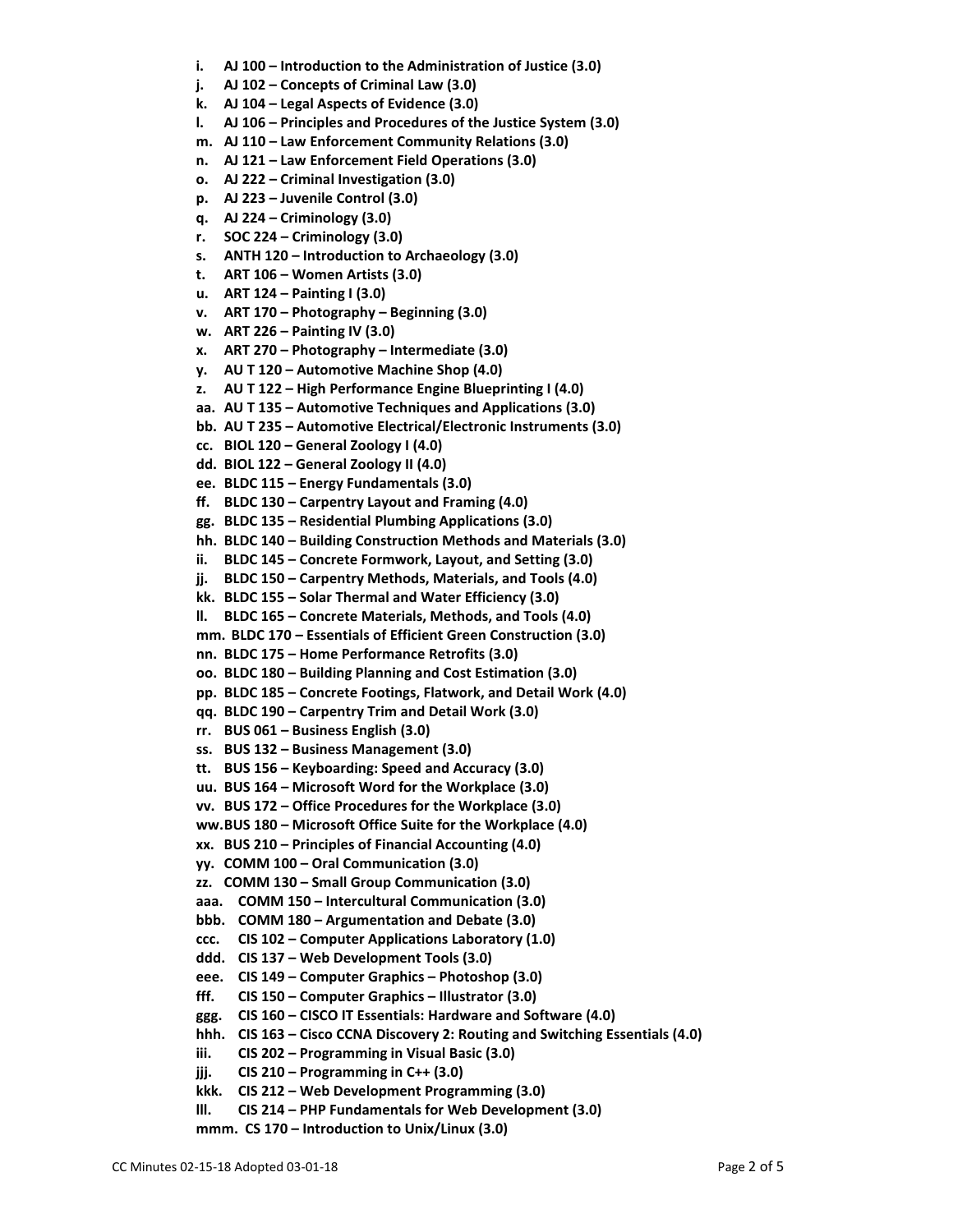**nnn. CSI 100 – Introduction to Correctional Systems (3.0) ooo. CSI 104 – Concepts of Probation and Parole (3.0) ppp. CSI 206 – Correctional Interviewing and Counseling (3.0) qqq. CSI 208 – Control and Supervision of Inmates (3.0) rrr. EDUC 202 – Tutor Training (1.0) sss. EWIR 115 – Electrical Wiring and Protection (4.0) ttt. EWIR 125 – Electrical Feeder Service and Circuits (4.0) uuu. EWIR 151 – Solar Electrical Systems (4.0) vvv. ELTR 120 – Electronic Devices (4.0) www. EMTP 200 – Introduction to Advanced Prehospital Care – Paramedic (9.0) xxx. ESL 031 – Verb Review 1 (1.0) yyy. ESL 032 – Verb Review 2 (1.0) zzz. ESL 037 – Verb Review 7 (1.0) aaaa. ESL 038 – Verb Review 8 (1.0) bbbb. ESL 041 – Conversation 1 (1.0) cccc. ESL 042 – Conversation 2 (1.0) dddd. ESL 061 – Vocabulary 2 (1.0) eeee. ESL 062 – Vocabulary 3 (1.0) ffff. HIST 220 – Women in American History (3.0) gggg. HIST 222 – History of California (3.0) hhhh. HIST 225 – Mexican American History (3.0) iiii. LAS 225 – Mexican American History (3.0) jjjj. JRN 101 – Multimedia News Writing and Reporting (3.0) kkkk. MATH 114 – Children's Mathematical Thinking (1.0) llll. NURS 204 – Transition to A.S. Degree Nursing (3.0) mmmm.VN 114 – Pharmacology I (1.5) nnnn. PE 142 – Advanced Swimming (1.0) oooo. PHSC 110 – Physical Science (3.0) pppp. POLS 104 – Comparative Politics (3.0) qqqq. PSY 142 – Psychology of Adjustment (3.0) rrrr. PSY 202 – Learning (3.0) ssss. PSY 220 – Practicum (3.0) tttt. RNEW 118 – Alternative Energies (4.0) uuuu. RNEW 152 – Solar Heating (3.0) vvvv. SPAN 223 – Spanish Reading and Writing (4.0) wwww. WT 230 – Wastewater Treatment Operator II (4.0)**

*M/S (Aguirre/Leon) to approve the removal of recommended prep for items a. through wwww. above, effective 2018-2019. The motion carried.*

- **a. APEL 105 – Electrician V (4.0)**
- **b. APEL 106 – Electrician VI (4.0)**
- **c. APEL 107 – Electrician VII (4.0)**
- **d. APEL 108 – Electrician VIII (4.0)**
- **e. APGN 105 – Generation Mechanic V (4.0)**
- **f. APGN 106 – Generation Mechanic VI (4.0)**
- **g. APGN 107 – Generation Mechanic VII (4.0)**
- **h. APGN 108 – Generation Mechanic VIII (4.0)**
- **i. APHY 105 – Hydro Operator V (4.0)**
- **j. APHY 106 – Hydro Operator VI (4.0)**
- **k. APHY 107 – Hydro Operator VII (4.0)**
- **l. APHY 108 – Hydro Operator VIII (4.0)**
- **m. APIN 105 – Instrument Technician V (4.0)**
- **n. APIN 106 – Instrument Technician VI (4.0)**
- **o. APIN 107 – Instrument Technician VII (4.0)**
- **p. APIN 108 – Instrument Technician VIII (4.0)**
- **q. APLN 105 – Power Lineman V (4.0)**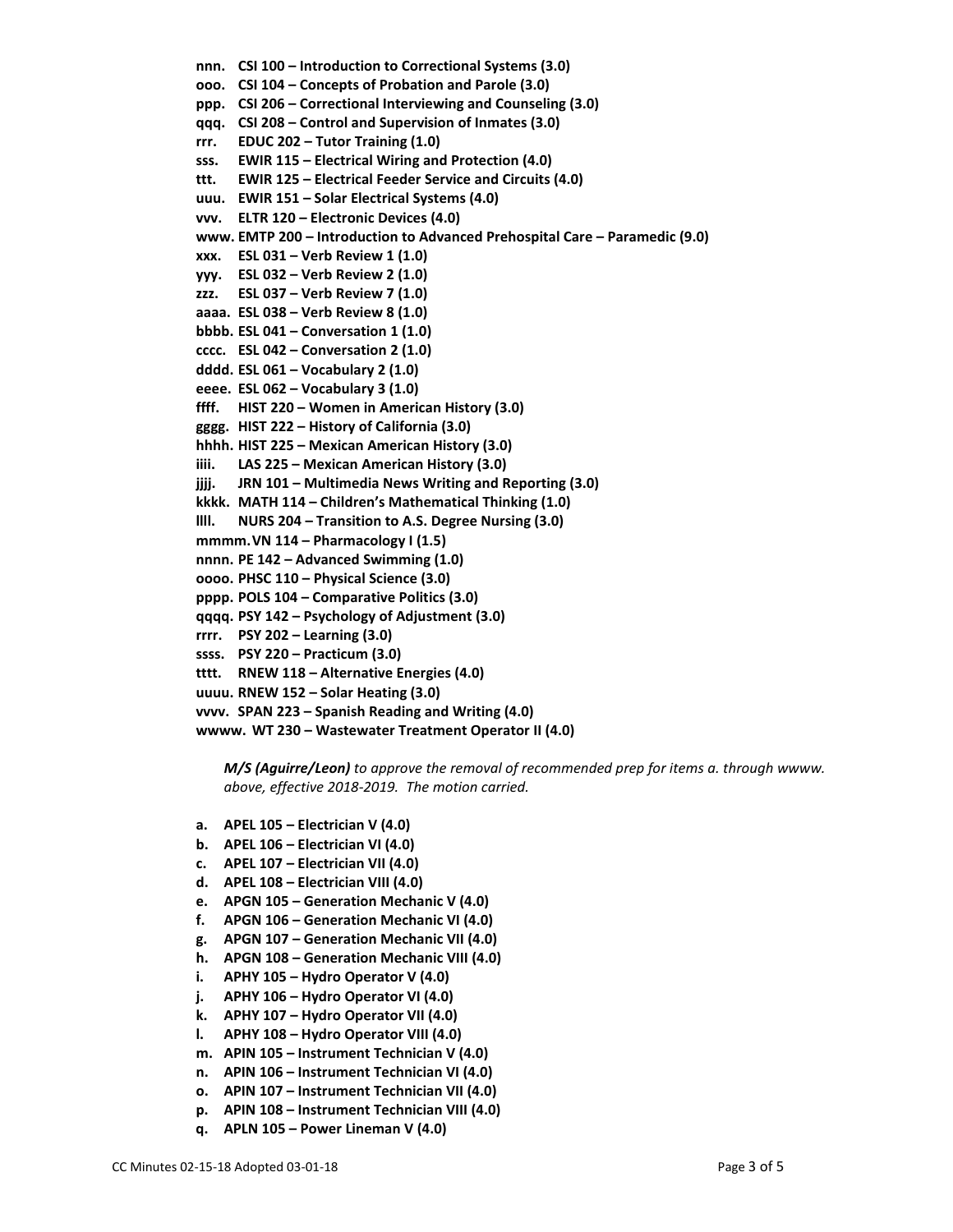- **r. APLN 106 – Power Lineman VI (4.0)**
- **s. APLN 107 – Power Lineman VII (4.0)**
- **t. APLN 108 – Power Lineman VIII (4.0)**
- **u. APMT 105 – Meter Technician V (4.0)**
- **v. APMT 106 – Meter Technician VI (4.0)**
- **w. APMT 107 – Meter Technician VII (4.0)**
- **x. APMT 108 – Meter Technician VIII (4.0)**
- **y. APPL 105 – Power Plant Operator V (4.0)**
- **z. APPL 106 – Power Plant Operator VI (4.0)**
- **aa. APPL 107 – Power Plant Operator VII (4.0)**
- **bb. APPL 108 – Power Plant Operator VIII (4.0)**
- **cc. APRL 105 – Relays Technician V (4.0)**
- **dd. APRL 106 – Relays Technician VI (4.0)**
- **ee. APRL 107 – Relays Technician VII (4.0)**
- **ff. APRL 108 – Relays Technician VIII (4.0)**
- **gg. APSB 105 – Substation-Electrician V (4.0)**
- **hh. APSB 106 – Substation-Electrician VI (4.0)**
- **ii. APSB 107 – Substation-Electrician VII (4.0)**
- **jj. APSB 108 – Substation-Electrician VIII (4.0)**
- **kk. APSC 105 – SCADA/Telecommunications Technician V (4.0)**
- **ll. APSC 106 – SCADA/Telecommunications Technician VI (4.0)**
- **mm. APSC 107 – SCADA/Telecommunications Technician VII (4.0)**
- **nn. APSC 108 – SCADA/Telecommunications Technician VIII (4.0)**
- **oo. APTL 105 – Telecommunications Technician V (4.0)**
- **pp. APTL 106 – Telecommunications Technician VI (4.0)**
- **qq. APTL 107 – Telecommunications Technician VII (4.0)**
- **rr. APTL 108 – Telecommunications Technician VIII (4.0)**
- **ss. BLDC 135 – Residential Plumbing Applications (3.0)**
- **tt. ELTR 120 – Electronic Devices (4.0)**
- **uu. ELTR 140 – Electronic Circuits & Semiconductors (4.0)**
- **vv. ELTR 220 – Digital Instrumentation Measurements (3.0)**
- **ww.ELTR 240 – Digital Logic Circuits (3.0)**
- **xx. FIRE 222 – Fire Investigation 1A (3.0)**
- **yy. FIRE 223 – Fire Investigation 1B (3.0)**

*M/S (Aguirre/Leon) to approve the update to textbooks for items a. through yy. above, effective 2018-2019. The motion carried.*

- **a. ECON 101 – Introduction to Micro Economics (3.0)**
- **b. ECON 102 – Introduction to Macro Economics (3.0)**

*M/S (Leon/Aguirre) to approve the update to textbooks and class size (from 35 to 40) for ECON 101 and ECON 102, effective 2018-2019. The motion carried.*

- **3. New Courses**
	- **a. ENGL 055 – Intensive Composition and Reading Lab (1.0)**

*M/S (Leon/Aguirre) to approve the addition of ENGL 055 to the credit curriculum, effective 2018- 2019, as presented. The motion carried.*

#### **III. Discussion Items**

- **1. GE Pattern Options – Kristen**
	- Presentation Review of Chancellor's Office Initiates including transfer rates, completion rates, decrease of excessive units, and development of guided pathways.